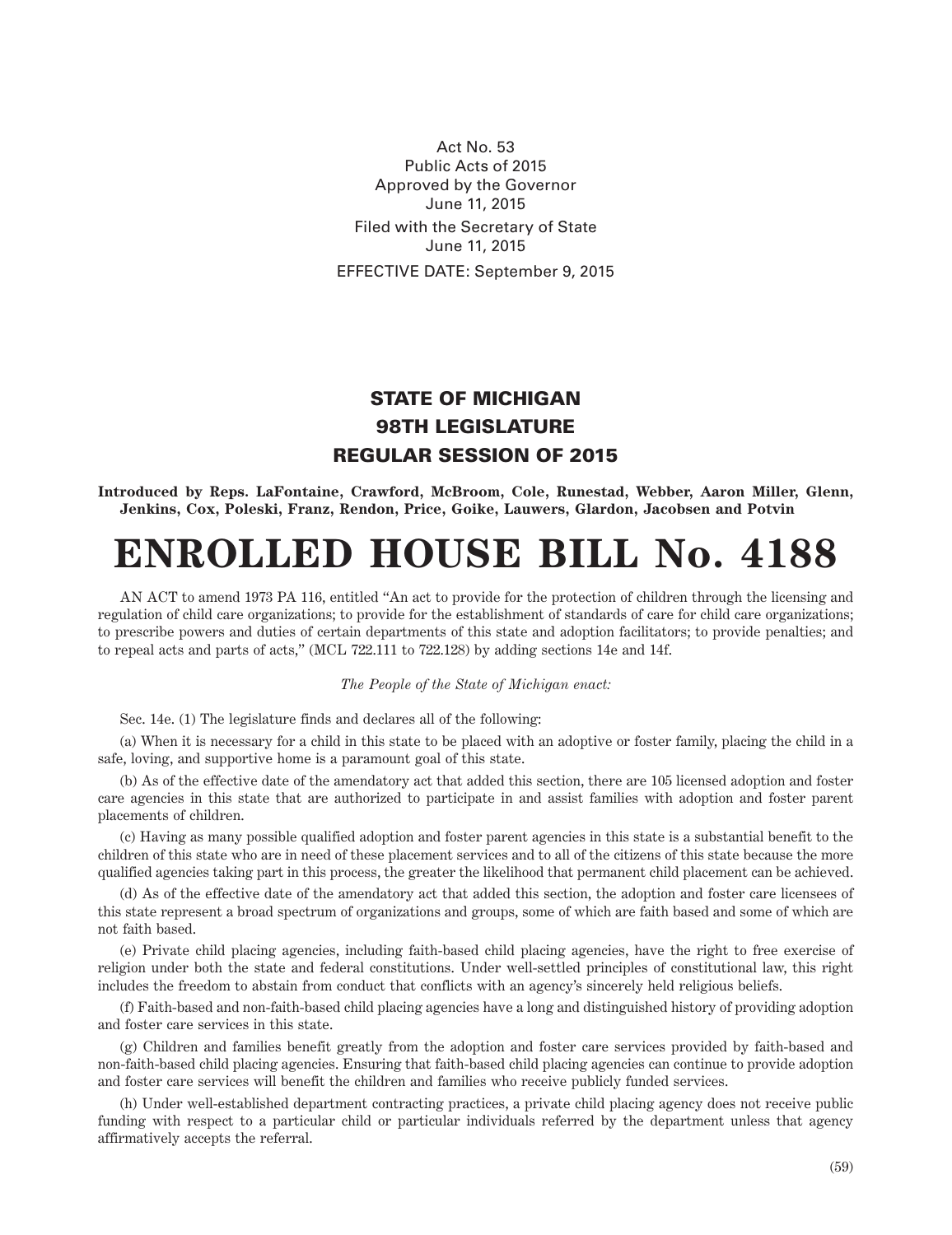(i) Under well-settled principles of constitutional law distinguishing "private action" from "state action", a private child placing agency does not engage in state action when the agency performs private-adoption or direct-placement services. Similarly, a private child placing agency does not engage in state action relative to a referral for services under a contract with the department before the agency accepts the referral.

(2) To the fullest extent permitted by state and federal law, a child placing agency shall not be required to provide any services if those services conflict with, or provide any services under circumstances that conflict with, the child placing agency's sincerely held religious beliefs contained in a written policy, statement of faith, or other document adhered to by the child placing agency.

(3) To the fullest extent permitted by state and federal law, the state or a local unit of government shall not take an adverse action against a child placing agency on the basis that the child placing agency has declined or will decline to provide any services that conflict with, or provide any services under circumstances that conflict with, the child placing agency's sincerely held religious beliefs contained in a written policy, statement of faith, or other document adhered to by the child placing agency.

(4) If a child placing agency declines to provide any services under subsection (2), the child placing agency shall provide in writing information advising the applicant of the department's website, the Michigan adoption resource exchange or similar subsequently utilized websites, and a list of adoption or foster care service providers with contact information and shall do at least 1 of the following:

(a) Promptly refer the applicant to another child placing agency that is willing and able to provide the declined services.

(b) Promptly refer the applicant to the webpage on the department's website that identifies other licensed child placement agencies.

(5) A child placing agency may assert a defense in an administrative or judicial proceeding based on this section.

(6) If a child placing agency declines to provide any services under subsection (2), the child placing agency's decision does not limit the ability of another child placing agency to provide those services.

(7) For the purpose of this section:

(a) "Adverse action" includes, but is not limited to, denying a child placing agency's application for funding, refusing to renew the child placing agency's funding, canceling the child placing agency's funding, declining to enter into a contract with the child placing agency, refusing to renew a contract with the child placing agency, canceling a contract with the child placing agency, declining to issue a license to the child placing agency, refusing to renew the child placing agency's license, canceling the child placing agency's license, taking an enforcement action against a child placing agency, discriminating against the child placing agency in regard to participation in a government program, and taking any action that materially alters the terms or conditions of the child placing agency's funding, contract, or license.

(b) "Services" includes any service that a child placing agency provides, except foster care case management and adoption services provided under a contract with the department.

Sec. 14f. (1) If the department makes a referral to a child placing agency for foster care case management or adoption services under a contract with the child placing agency, the child placing agency may decide not to accept the referral if the services would conflict with the child placing agency's sincerely held religious beliefs contained in a written policy, statement of faith, or other document adhered to by the child placing agency. Before accepting a referral for services under a contract with the department, the child placing agency has the sole discretion to decide whether to engage in activities and perform services related to that referral. The department shall not control the child placing agency's decision whether to engage in those activities or perform those services. For purposes of this subsection, a child placing agency accepts a referral by doing either of the following:

(a) Submitting to the department a written agreement to perform the services related to the particular child or particular individuals that the department referred to the child placing agency.

(b) Engaging in any other activity that results in the department being obligated to pay the child placing agency for the services related to the particular child or particular individuals that the department referred to the child placing agency.

(2) The state or a local unit of government shall not take an adverse action against a child placing agency on the basis that the child placing agency has decided to accept or not accept a referral under subsection (1).

(3) If a child placing agency decides not to accept a referral under subsection (1), that occurrence shall not be a factor in determining whether a placement in connection with the referral is in the best interest of the child.

(4) A child placing agency may assert a defense in an administrative or judicial proceeding based on this section.

(5) For the purpose of this section, "adverse action" includes, but is not limited to, denying a child placing agency's application for funding, refusing to renew the child placing agency's funding, canceling the child placing agency's funding, declining to enter into a contract with the child placing agency, refusing to renew a contract with the child placing agency, canceling a contract with the child placing agency, declining to issue a license to the child placing agency,